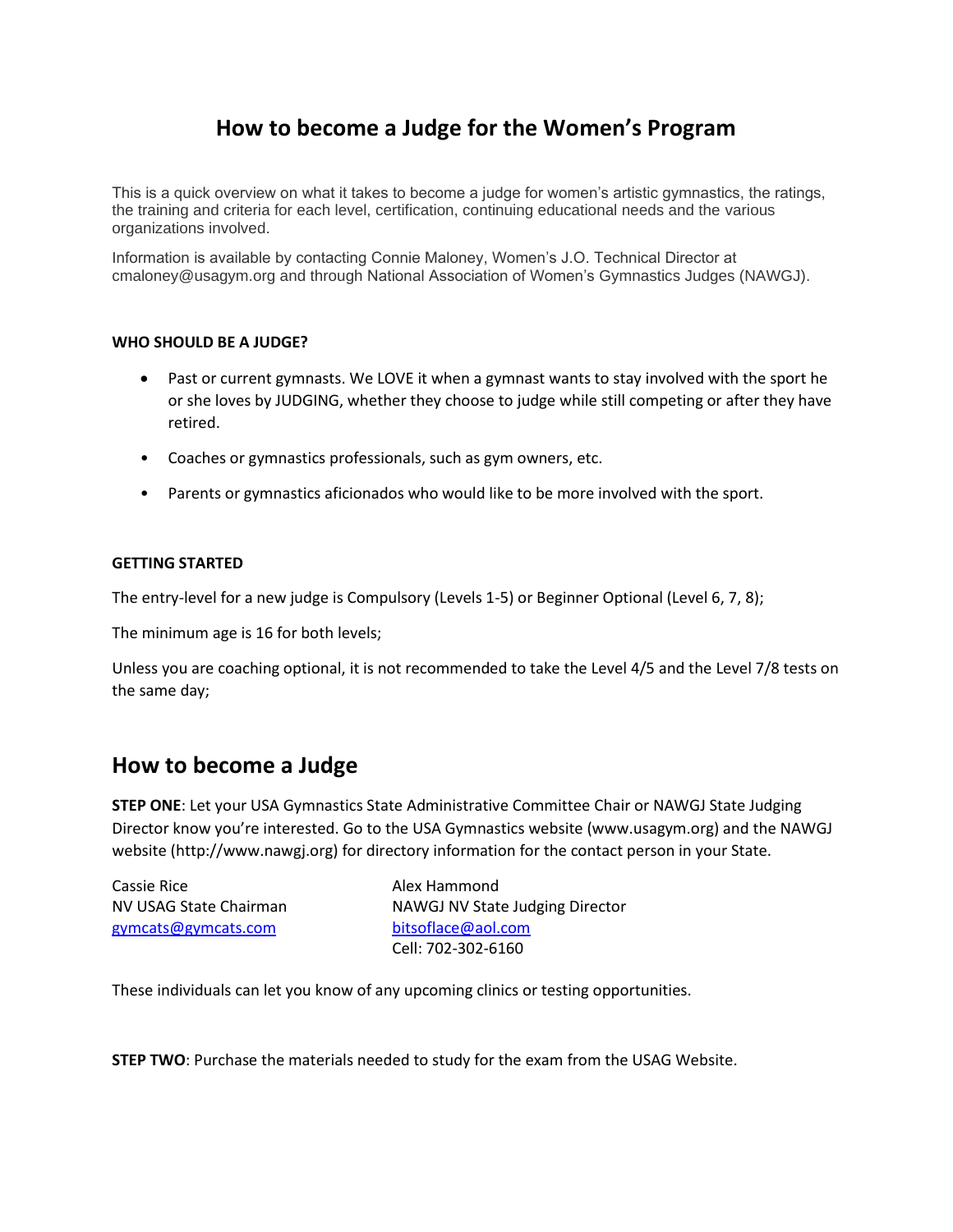- Compulsory exam: J.O. Compulsory book & DVD (Compulsory materials are also available as an App which includes the text and video of the routines)
- Optional Exams: J.O. Code of Points (also available as an iBook). Additional study materials are also available through the NAWGJ library
- Acquire other supplemental study materials:
	- o Practice tests from NAWGJ Website
	- o Practice tests and videos from Washington NAWGJ
	- o Download Quizlet

**STEP THREE**: Attend a local, regional or national Congress or clinic in order to develop the basic knowledge and skills required to become a judge.

**STEP FOUR**: Contact local gyms to ask if you can observe the Level 4 and 5 workouts to become better acquainted with the routines.

## **STEP FIVE**: STUDY! STUDY! STUDY!

- You can start testing at the Compulsory level or Optional Levels 7-8.
- Check the Master Test Schedule on the USAG Women's Judges' Accreditation page to find a date/ location that is good for you.
- Once you have found a test location/date, you can register online or by mailing/faxing in the registration form that is posted under "Accreditation Forms".
- Non-USA Gymnastics members may take the exam; they will need to create a "My Profile" so they can register online or by hard-copy.
- All Members should have a profile already and should be able to register online.

## **COMPULSORY TEST/ RATING**

- Valid until July 2021
- Allows you to judge Levels 1-5.
- Testing is only on Level 4 and 5 routines and the General Faults and Penalties. *Be sure to go to the penalties pages for each individual event.*
- 50 question Multiple-choice CLOSED-BOOK exam; Passing-70%
- 10 questions on General Faults/Penalties
- 10 questions on Handspring vault
- 5 questions per event on Level 4 and on Level 5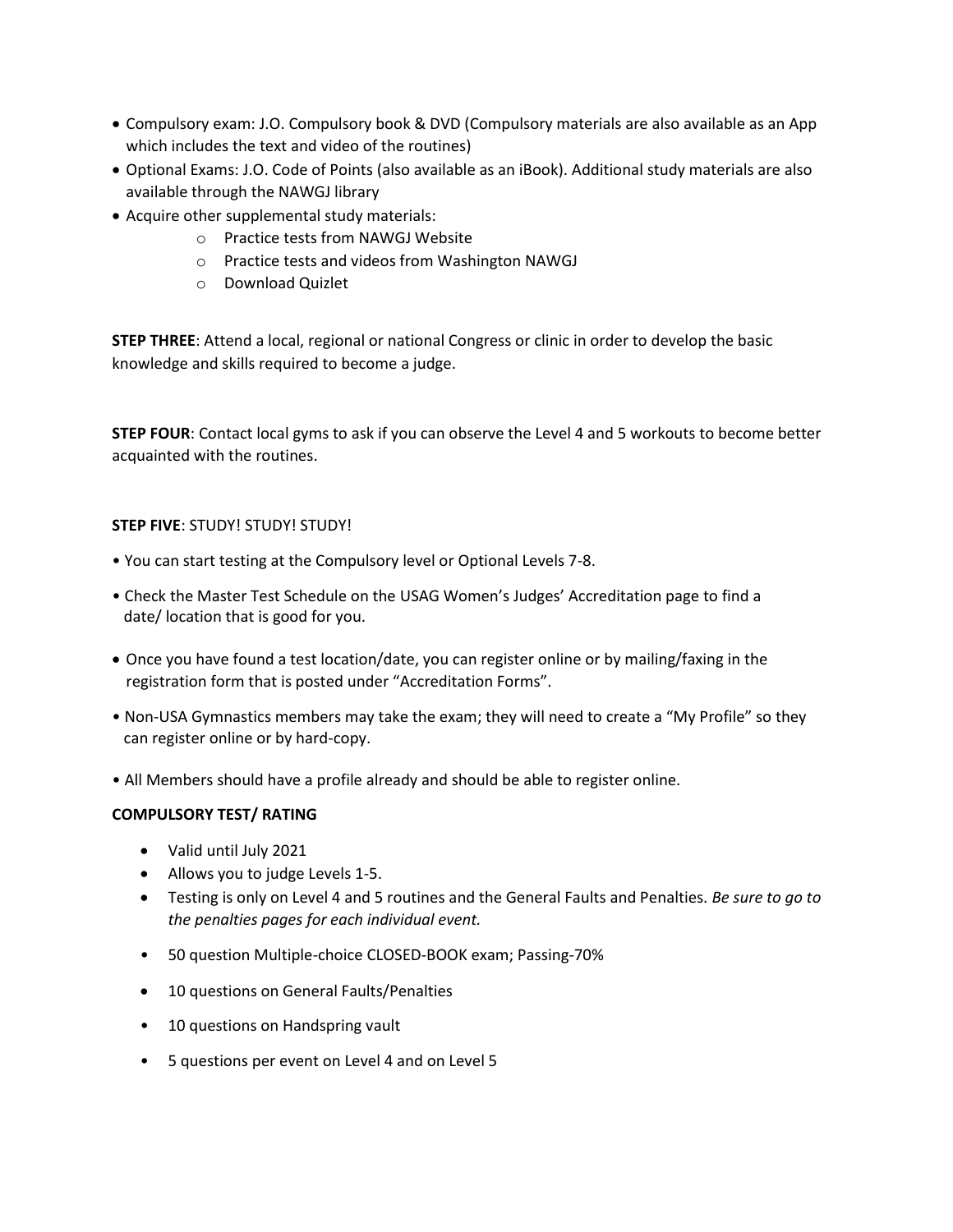## **Optional Level 6/7/8 WRITTEN TEST/ RATING**

- Must pass both Written & Practical Exam to achieve a rating.
- Valid until December 2022
- Allows you to judge Levels 6, 7, 8 & XCEL (all levels).
- Written exam focuses on Level 7 and 8 rules only.
- 50 question Multiple-choice CLOSED-BOOK exam; Passing-70%
- 5 questions per event (General, Vault, Bars, Beam & Floor) for each of the two levels.

## **Optional Level 6/7/8 PRACTICAL TEST**

- Only Level 8 routines are judged.
- 6 routines per event
	- $\circ$  First is a Demo routine. After judging the Demo routine, the TA will review the Start Value and score. There will not be any additional feedback;
	- $\circ$  5 routines on the event will then be scored. Each routine is worth 5 points (25 pts. per event). Points are awarded by comparing your score to the Technical Committee's score (higher or lower).
	- o Break
	- o Repeat the process for the next event.

# **How to Move up Ratings**

- Once you have a Level 7/8 rating, you must wait one year before testing up to Level 9. It is allowed to take the exam within one month of your year anniversary, but not before.
- Minimum age for Level 9 is 18 yrs. A Level 9 rated official must also wait one year before testing up to level 10.
	- $\circ$  Regional/National Level 10 athletes and coaches may begin testing Optional at Level 9;
	- o Collegiate Regional/National athletes and coaches may begin testing Optional at Level 9;
	- $\circ$  Applicants must complete an Exemption Eligibility form, which needs to be signed by National, Regional or State Officer OR Collegiate Coach/Administrator. The form will be turned in to the State Judging Director to be approved by the USAG Women's Technical Director, Connie Maloney, before testing.
- Minimum age for Level 10 is 20 yrs.
	- $\circ$  Regional or National Sr. age group Elite athletes and coaches may begin testing Optional at Level 10;
	- $\circ$  Applicants must complete an Exemption Eligibility form, which needs to be signed by National, Regional or State Officer OR Collegiate Coach/Administrator. The form will be turned in to the State Judging Director to be approved by the USAG Women's Technical Director, Connie Maloney, before testing.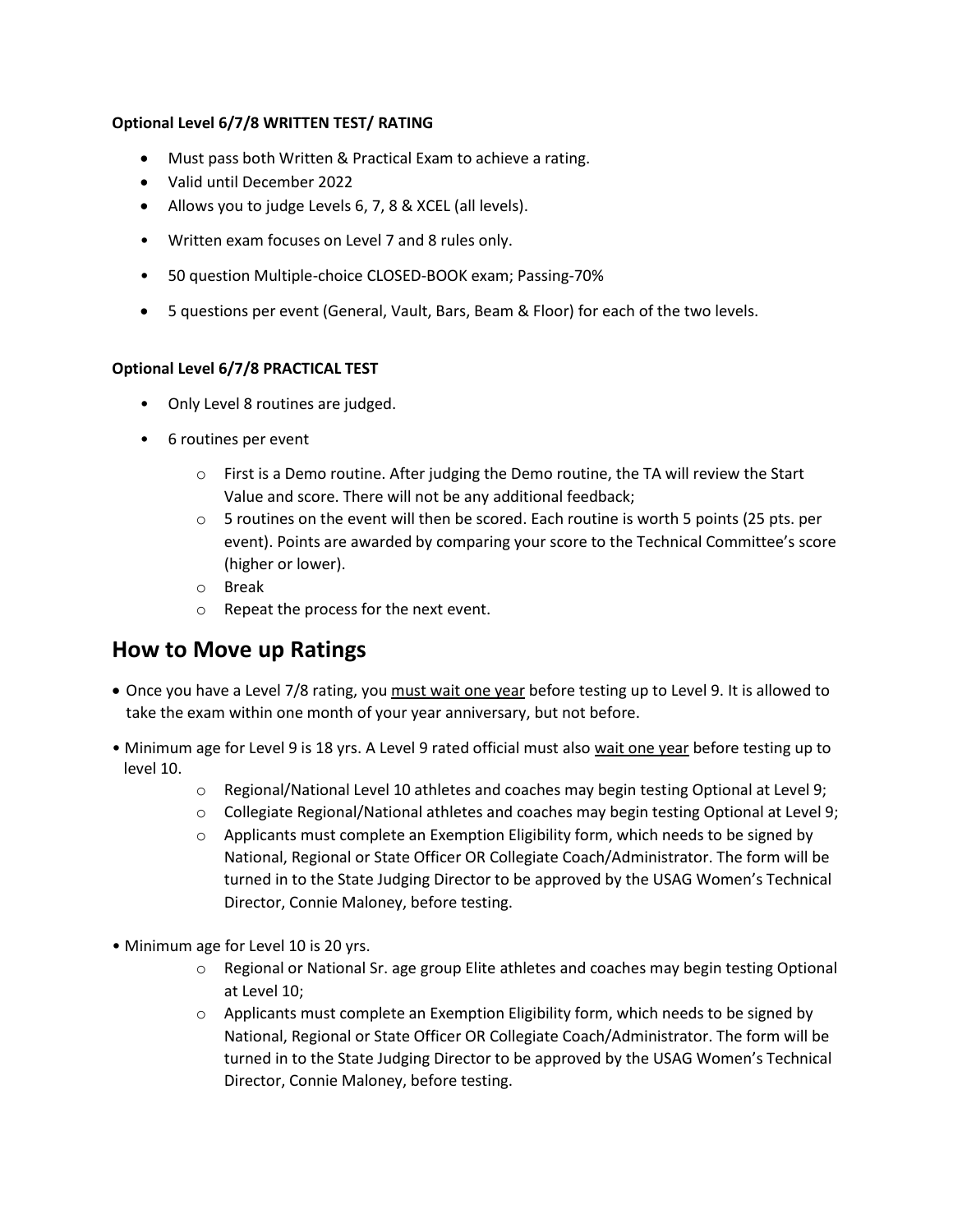#### **HOW TO REGISTER**

- The Accreditation year runs from August 1 to July 31.
- You have four attempts within the Accreditation Year to pass the exam(s).
- When registering for a written exam for the first time, sign up for the appropriate Level and the A1 form.
- If you don't pass, the next try will be Form B1, then A2, and then B2.
- There is only one Practical exam, but you have four chances to pass.

#### **AFTER YOU REGISTER**

Approximately one week before the exam, you should receive an e-mail from your Test Administrator, giving you the final information regarding contact information, specific schedule for the different levels and directions to the test site.

#### STUDY PREPARATION

#### *Compulsory exam:*

- You DO NOT need to memorize the values of the Major elements.
- Know the order of appearance of the Major elements within the routine.
- Know the deductions.
- Study by grouping by maximum deduction: all .50 deductions, all flat 0.30 or up to 0.3, etc.
- Know which deductions are taken by the Chief Judge.
- Read the exam questions carefully and slowly. You will have one hour.
- Try to answer the question before looking at the four choices. If your answer is not there, then you'll have to re-group.

#### *Optional Written exam:*

- You DO NOT need to memorize the Vault values;
- Know the Common element (skill) values (A, B, C);
- Know the Event Special Requirements.
- Know how the Start Value is determined.
- Know the compositional deductions for Level 8.
- Knowledge of symbols is not required, but questions referring to specific elements will also show the symbol.
- Read the exam questions carefully and slowly. You will have 1 hr. 30 min.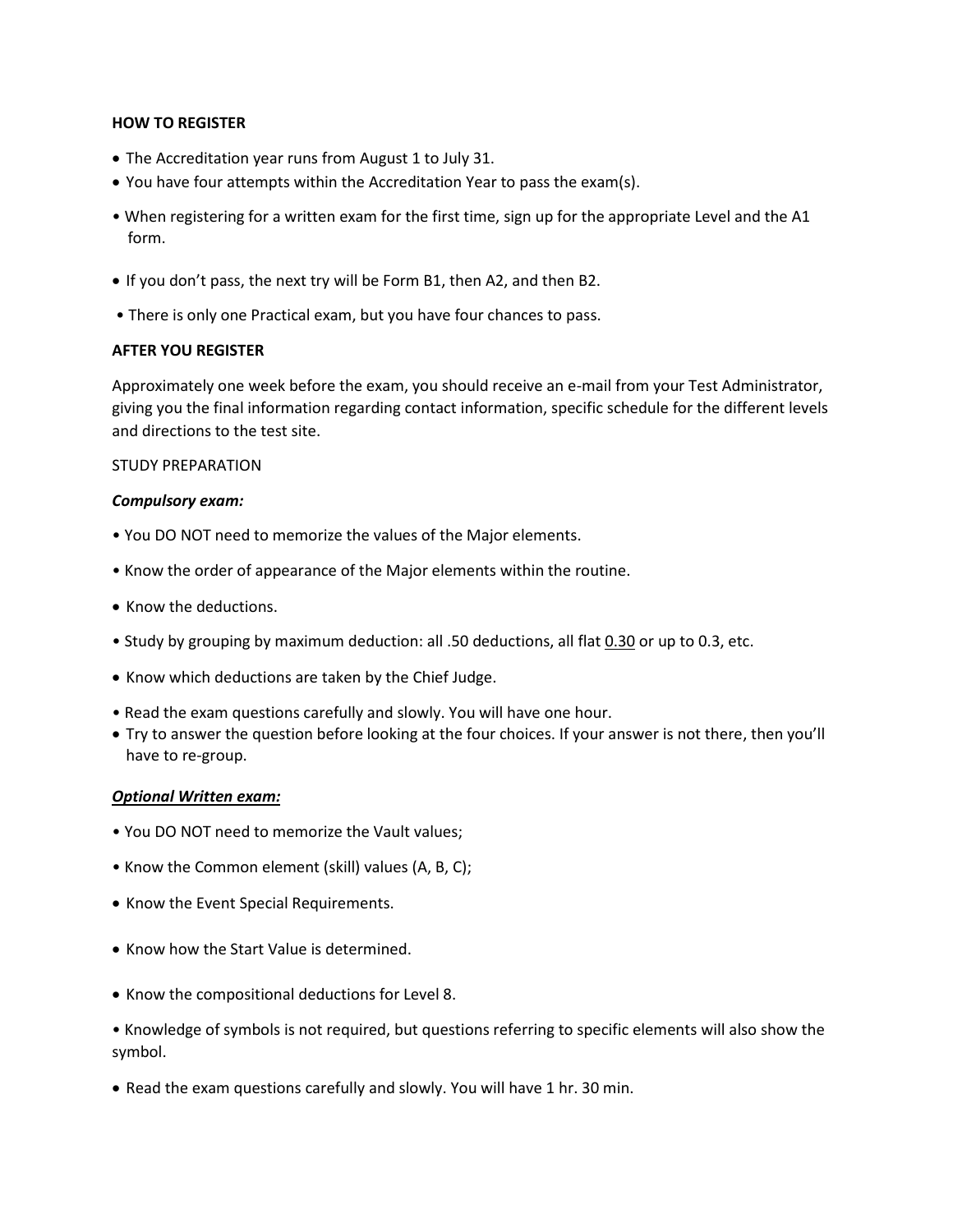## *Optional Practical exam:*

- Practice judge videos. Check with your SJD to see if they have any materials you can borrow. Check the USA Gymnastics online store for available merchandise.
- When practicing at home, try to use symbols for the commonly seen skills. Play the video in slow motion to try to get it all down on paper.
- At first, practice by judging just the execution or composition, or just figure out the Start Value.
- Then play "add on" each time trying to add another symbol or another aspect until you can judge the whole routine at one time.

## **EXAM DAY**

- Be on time and be prepared.
- Make sure you have your TA's contact information in case you run into traffic and will be late arriving.
- Bring a copy of your registration confirmation.
- If you have to take a Written re-test, please be sure to bring your results letter with you to show the TA, who will make sure you registered for the correct form of the test.
- If taking a Written exam, you will not be allowed to have any personal items at your seat. The TA will supply pencils and scratch paper.
- Be sure to turn off your cell phone to avoid disturbing others.

## **PRACTICAL EXAM DAY**

- For the Practical exam, you are allowed to have your J.O. Code of Points, Flipbook or any other resource materials you would normally have when judging a meet. Be sure to have your Vault Value chart.
- Come to exam site with your reference materials organized by event for easy access.
- You will not be graded on what your paper looks like, only on your final score.
- Remember, you can judge in increments of 0.05.
- When filling in the Scantron answer sheet, be sure to fill in three digits (example 8.00)

## **RESULTS**

- Exams are processed within two weeks from the day they are received from the TA.
- Results will be sent via e-mail the day of processing.
- A letter with the rating card will be sent by mail to those who attain a new rating
- For those who do not pass, a letter indicating the areas of weakness will be sent by mail.
- Results are indicated by PASS or FAIL only. No scores are given.

• When testing for an Optional rating, if only one part (Written or Practical) is passed, it will remain valid through the four-year quad (2019-2022) and only the failed part needs to be re-tested.